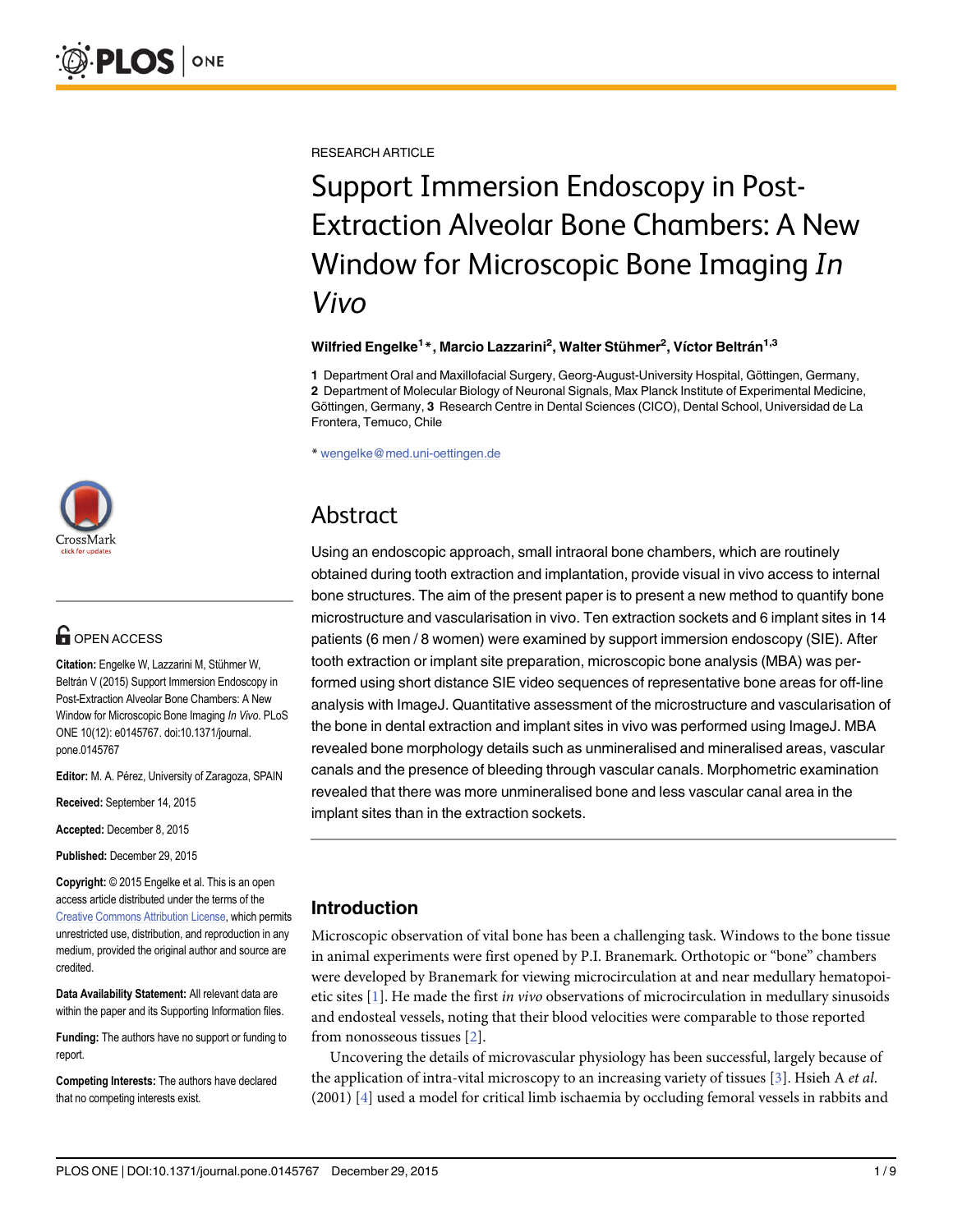<span id="page-1-0"></span>observing cortical bone in vivo with an implanted tibial window, which included an optical bone chamber implant with intravital microscopy. Desmons et al. (2010) [\[5\]](#page-7-0) evaluated bone vascular parameters using an optical bone chamber implanted onto the calvaria of rabbits following X-ray irradiation. A computer-based semi-automatic system was described to quantify superficial bone vascular network parameters. Brown *et al.* (2010) [\[6](#page-7-0)] reported the use of in vivo light microscopy for soft tissue and stated that due to limited light penetration, epifluorescence and confocal microscopy are typically limited to the outer 50–100 microns of the accessi-ble tissue. Villa et al. (2013) [\[7\]](#page-7-0) described a method for visualising *in vivo* bone formation within a cell scaffold tissue-engineered construct at a single-cell resolution in three dimensions using two-photon microscopy to visualise osteogenesis. A clinical in vivo assessment of bone circulation using osteoscopy was reported in orthopaedic surgery for the assessment of the blood supply of the femoral head. Nyarady et al. (2012) [[8](#page-7-0)] reported a technique to determine the relationship between the arterial pressure and perfusion of the femoral head in animal experiments and in humans. They used endoscopes and a mortise-sleeve-optic system connected to a manometer and a saline reservoir to form a closed system. Three categories of bleeding were determined, and in humans, different qualities of femoral head circulation could be observed. Endoscopes for intraosseous surgery have been used for the removal of a bone cyst of the proximal femur [[9](#page-7-0)], and they have also been used during hand surgery [\[10\]](#page-7-0). However, endoscopic imaging has not been used on a microscopic level to evaluate bone wall structures.

In oral surgery, different types of endoscopes have been developed and applied for the precise intraoperative examination of alveolar bone structures [\[11](#page-7-0)–[16\]](#page-7-0). SIE based on rigid 1.9-mm scopes, in conjunction with a support and irrigation sheath, provides insight into the bone cavity following the implant drill sequence and allows oral surgeons to obtain a direct view of the bone site before placing the implant. This visualisation helps ensure that there are appropriate mechanical and biological conditions for implant placement [[11](#page-7-0), [15](#page-7-0)]. Due to the fact that tooth extraction is the most frequent surgical intervention in human bone, this method provides a unique opportunity to obtain data about vascularisation, blood flow parameters and a variety of bone pathologies in vivo. Therefore, the aim of the study is to present a method to quantitatively assess the microstructure and vascularisation of bone in dental extraction sites in vivo.

#### Patients and Methods

SIE videos with high quality and resolution were selected from surgeries performed in the Center of Oral and Maxillofacial Surgery at the University of Göttingen between 1998 and 2012. The retrospective analysis of patients was approved by the committee of the Faculty of Medicine (Ethikkommission der Medizinische Fakultät, N 25/9/13), University of Göttingen and the all data provided to researchers were anonymised to ensure that individual patients cannot be identified. SIE was performed immediately after flapless tooth extraction or at flapless or miniflap implant sites. The videos of 9 patients were selected for alveolar analysis (3 men / 6 women aged from 26 to 83 years old) for a total of 10 alveolus sites and of 5 patients for implant sites (1 men / 4 women aged from 18 to 76 years old) for a total of 6 alveolus sites.

#### 3.1. Short Distance Support Immersion Alveoloscopy (SD-SIE)

The endoscopic equipment consisted of rigid Storz-Hopkins endoscopes with a 1.9-mm diameter with an incorporated metallic support and irrigation tubes (Karl Storz, Tuttlingen, Germany). For SIE, an endoscope with a 1.9-mm diameter and a 30 and 70 degree view angle was used with continuous irrigation via the irrigation tube. SIE allowed for short distance observations with direct contact of the scope to the surgical site. The endoscopes were coupled to a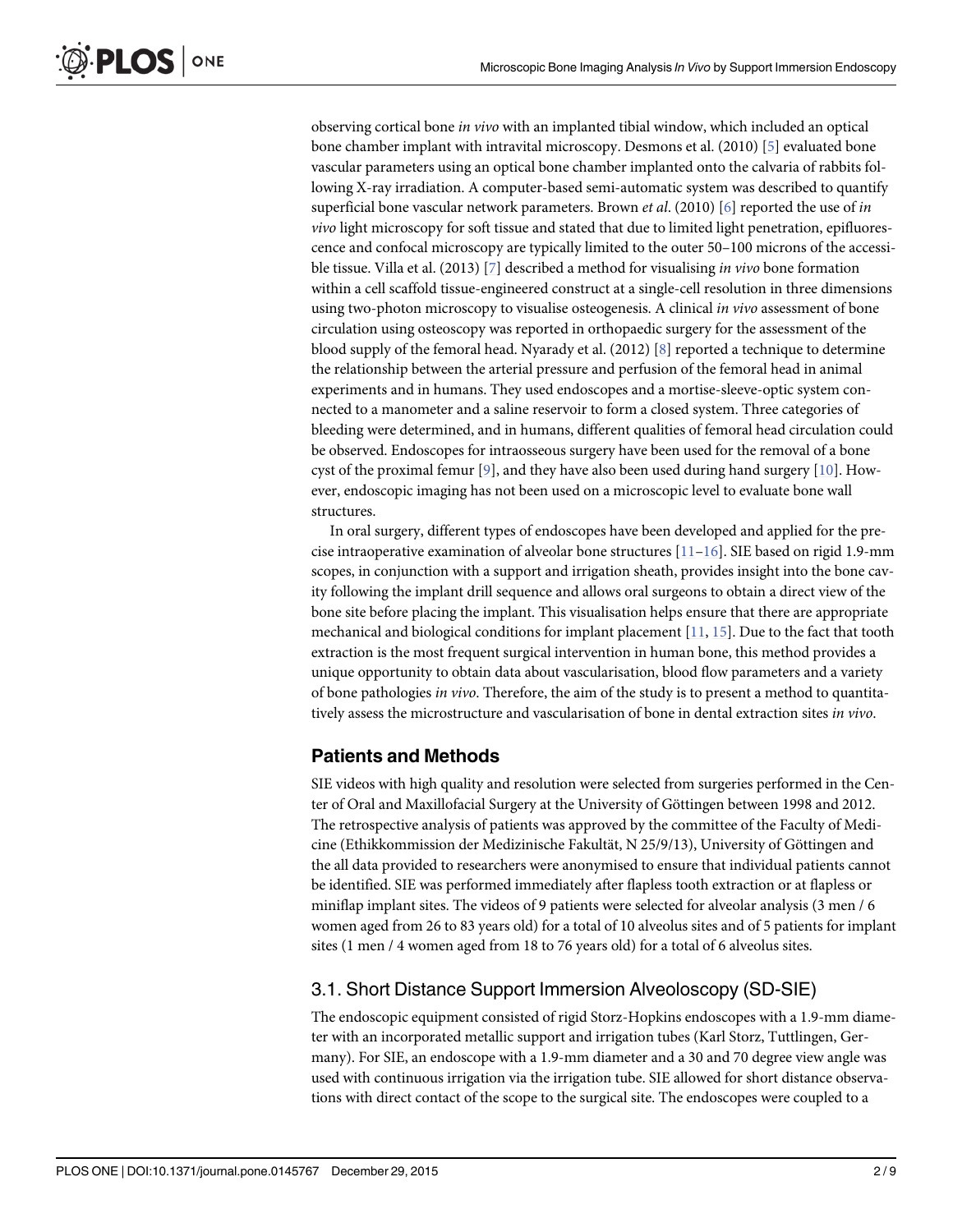<span id="page-2-0"></span>Storz examination unit B 487 and xenon light source with a 300 W capacity of 6000 K. (Karl Storz, Tuttlingen, Germany). In SD-SIE, the scope window was placed as near as possible to the bone surface within a natural chamber formed by the extraction socket or the implant cavity. Observations routinely took place at the deepest aspect of the cavity. Manual jet stream irrigation served to clean the bone surface, and the irrigation flow was stopped immediately before observation; thus, a bone surface could be observed without distortion through the irrigation medium (saline solution).

#### 3.2. Microscopic Bone Imaging analysis (MBI)

Bone analysis was performed in three main steps: 1-endoscopic procedure in vivo, 2-off-line image selection and 3-image analysis (as summarised in Table 1). To obtain high image quality from SIE in vivo, six procedures were adopted, including: 1- general view of the bone surface to make the best selection of the area of interest (Aol, 2); 3-high flow (HF) irrigation to remove, for example, the excess of blood and other tissue; 4-observation of the bone area (Aol) and record. SIE in vivo recording was performed two times to be sure that the AoI had the best quality (procedure 5 and 6,  $Table 1$ ). Off-line image selection was performed by 1-AoI in a timeline from the acquisition of SIE in vivo; 2-checking the bleeding of structures and 3-selecting the AoI with the minimal bleeding surface frame. This step is mandatory to define the vascular canals ( $Fig 1$  and  $S1$  Movie). The image was then captured (4). Cross checking and repetition were performed to be sure of the vascular canals that were selected (procedure 5 and 6, Table 1). The image analysis from off-line image selection was performed by ImageJ software. The images were transformed in grey scale with a gain of contrast and reduced brightness (1) to improve the definition of the AoI [\(Fig 2](#page-3-0) and Table 1). The freehand selection tool was used in ImageJ to determine the non-mineralised bone areas (3). Vascular canals (4) were identified by observing the original movies that were recorded by the endoscopic procedure in vivo. The percentages of unmineralised areas or canal areas were calculated by: (unmineralised) or (total canal area) multiplied by 100 and then divided by the total area selected (procedure 5 and  $6$ , Table 1).

#### 3.3. Data acquisition and statistical analysis

Unmineralised bone and vascular canals were contoured, and the areas were calculated. These areas were normalised by the percentage of the total area selected. A Shapiro-Wilk´s test  $(p>0.05)$  [[17,18](#page-7-0)] showed that the data are normally distributed for unmineralised bone, but

#### Table 1. Procedure of Microscopic Bone Imaging Analysis.

| Endoscopic procedure in vivo                                    | <b>Off-line Image Selection</b>                       | <b>Image Analysis</b>                                                          |
|-----------------------------------------------------------------|-------------------------------------------------------|--------------------------------------------------------------------------------|
| 1) SIE general view of the bone<br>surface (large distance-SIE) | 1) Selection of the Aol in a<br>timeline              | 1) Optimisation of the contrast and<br>brightness                              |
| 2) Selection of Aol (minimal<br>distance-SIE)                   | 2) Checking the bleeding<br>structures                | 2) Definition of the total AoI                                                 |
| 3) HF Irrigation                                                | 3) Selection of the minimal<br>bleeding surface frame | 3) Manual identification of the non-<br>mineralised areas                      |
| 4) Observation of the AoI and<br>record                         | 4) Image capture                                      | 4) Identification of the vascular canals<br>areas (Fig 1A and 1B and S1 Movie) |
| 5) HF Irrigation                                                | 5) Cross check (effect of<br><i>irrigation</i> )      | 5) Calculation of the areas                                                    |
| 6) Repetition of the Observation<br>of the AoI and recording    | 6) Repetition (if necessary)                          | 6) Final report                                                                |

doi:10.1371/journal.pone.0145767.t001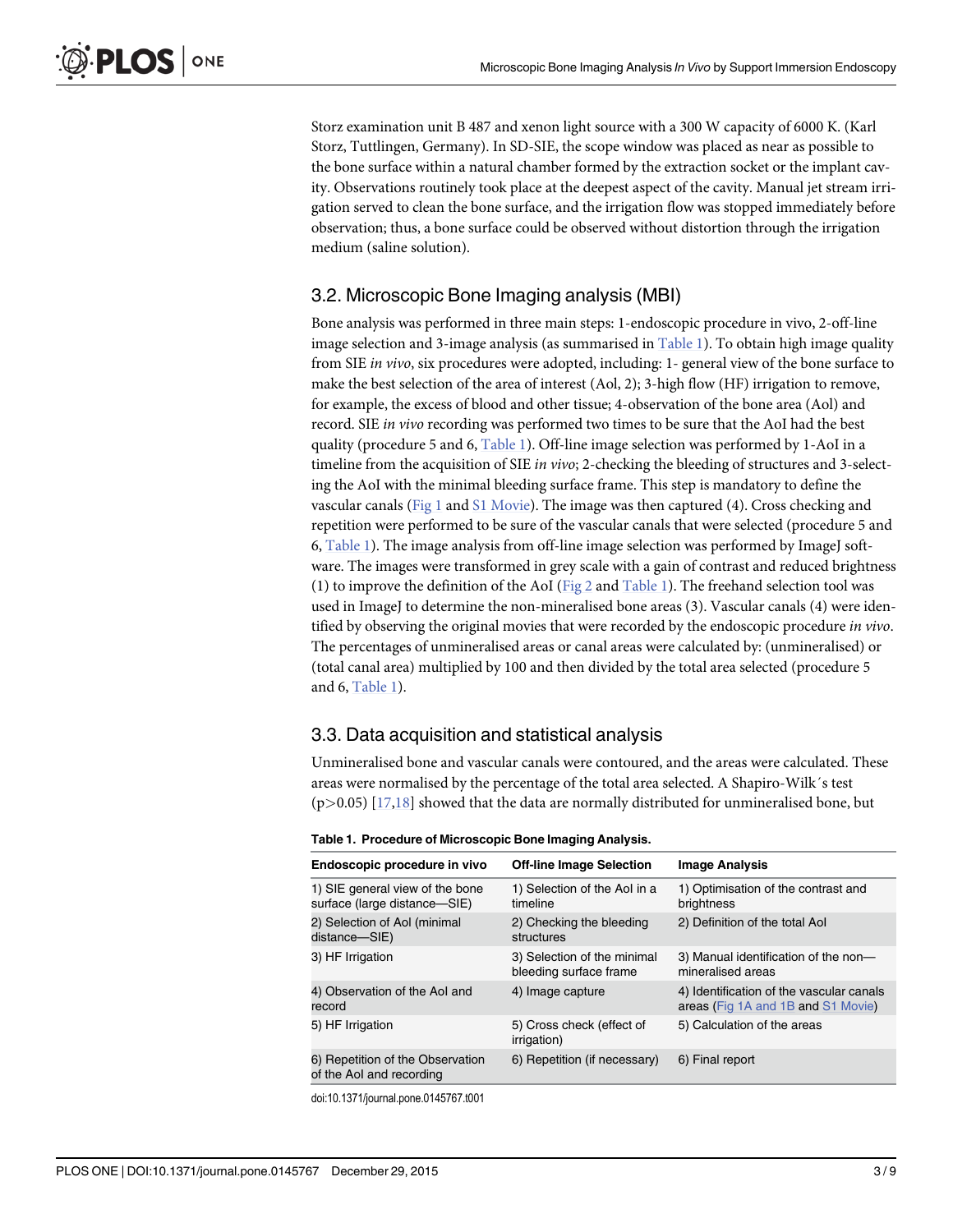

[Fig 1. A](#page-2-0) and B: Identification of vascular canals. Bleeding through vascular canals (black arrow), and SIE without irrigation flow. B: SIE of the same area following intermittent high flow irrigation by saline. The area of the vascular channels is clearly visible.

doi:10.1371/journal.pone.0145767.g001

<span id="page-3-0"></span>**PLOS** | ONE



[Fig 2. A](#page-2-0): Analysis of bone microstructure. Analysis of SIE images in typical extraction (left, extraction socket) and implant sites (right). Original screenshots of an SIE evaluation recorded on video. For better visualisation of unmineralised bone (blue marks) and vascular canals, the images were converted to grey scale, the contrast was increased and the brightness was decreased (AII). The inserts represent the magnification of the vascular canals (black arrows, AIII). B: Quantitative analysis of the unmineralised bone (UnB) and vascular canal (Vc) areas as a percentage of the total area. Implant sites showed more unmineralised bone area than did the extraction sockets (independent t test; p<0.05). The vascular canal area was smaller in implant sites than in extraction socket (Mann-Whitney Test; p<0.05).

doi:10.1371/journal.pone.0145767.g002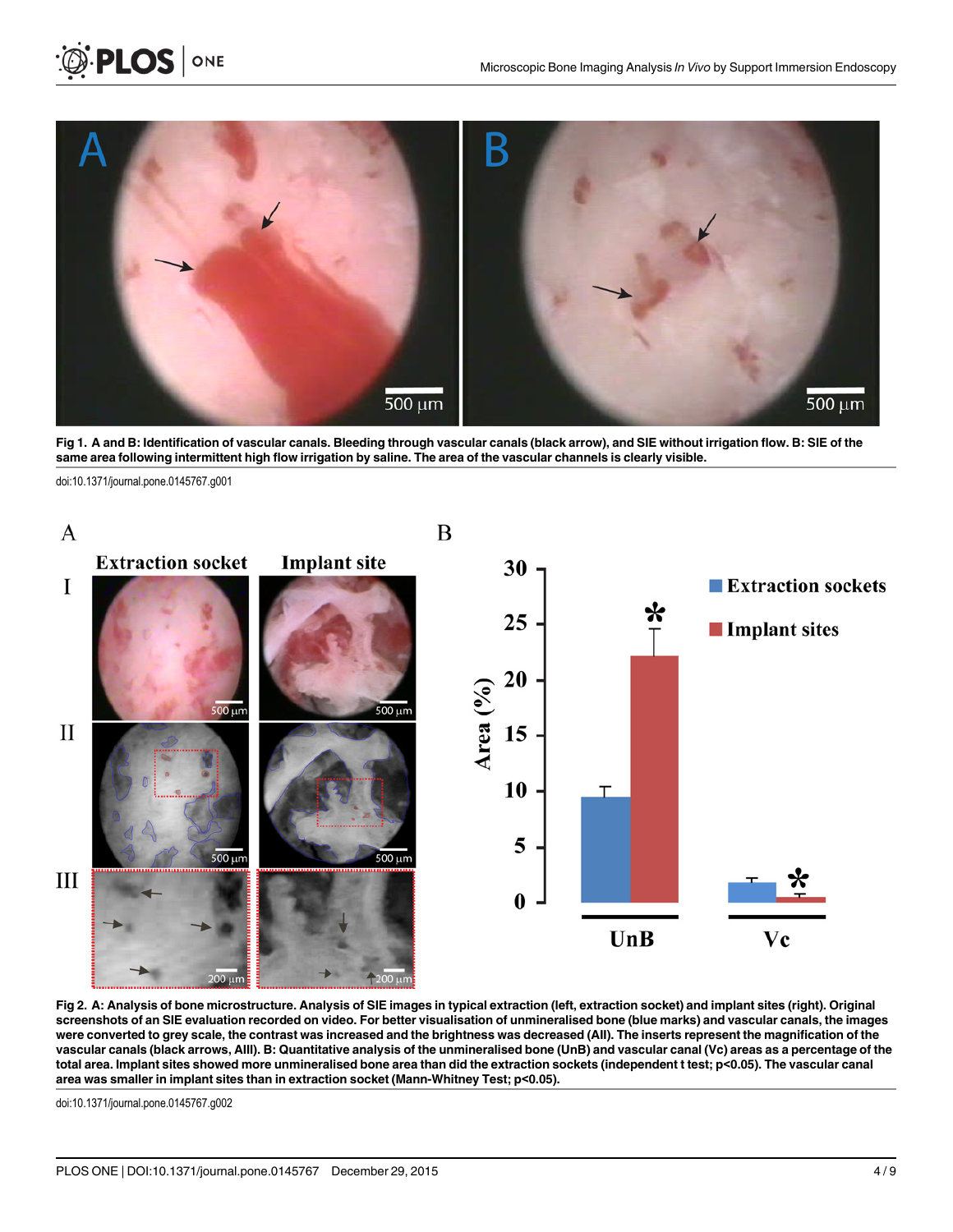<span id="page-4-0"></span>not for vascular canals. Therefore, the independent t test for parametric values was used to compare the unmineralised bone, and the Mann-Whitney test was used for vascular canals. The level of significance was set at  $p<0.05$ . Statistical analysis was performed using SPSS, Inc., software.

#### **Results**

#### 4.1. Quantification of unmineralised bone and vascular canals area by SIE in extraction sockets and implant sites

MBI applied in extraction sockets and artificial bone surfaces in vivo allowed for the quantitative assessment of internal bone surfaces. Structures such as vascular canals with a perimeter of 50 microns [\[19\]](#page-7-0) can be identified under variable magnification. MBI based on SIE allowed for the identification of the quality of the localised areas of internal bone surface by the relative assessment of mineralised and unmineralised zones and vascular canals. Compared to the native extraction socket, the implant sites contain more unmineralised (22,19%) areas than extraction sockets (9,46%) (independent t test; p<0.05) and less vascular channels (0,58%) per surface area in relation to extraction sockets  $(1,81\%)$  (Mann-Whitney Test; p<0.05). A summary of the results is shown in [Fig 2A and 2B](#page-3-0).

#### **Discussion**

In vivo MBI has been used in animal experiments for more than 50 years, and different optical chambers have been developed and implanted, focusing on circulation and tissue growth in a well-defined titanium chamber. In clinical science, however, MBI in surgical disciplines has not been widely applied. The first reports of clinical endoscopic observations of bone in dental implant cavities were published more than 10 years ago [\[11](#page-7-0)]. MBI is different from contact endoscopy, which is used for the microscopic imaging of soft tissue surfaces where full contact with a high magnifying optical system is used. In contrast, SIE is carried out at a minimal distance from the bone surface. The tip of the scope is submerged and supported on a bone surface without being in complete contact. Thus, the irrigation fluid provides a transparent medium. MBI is performed at a short distance and thus produces a smaller optical magnification compared with contact endoscopy. In the case of the extraction sites, the socket itself represents a natural immersion chamber and can be used to provide short increments of jet flow for cleaning the field of view. If necessary, intraoral pressure monitoring may be applied [[20](#page-7-0)] in the bone chamber to correlate the pressure data with the haemodynamics. This technique allows for the collection of a number of important haemodynamic measurements when used in conjunction with local and systemic arterial pressure data  $[8]$  $[8]$ . The natural surface of an extraction socket represents a prototype for MBI in artificial bone surfaces at any location in the skeleton, which may be created for diagnostic purposes. However, the natural "extraction socket" is a unique window for MBI in humans during the most frequent surgical intervention in medicine without provoking any additional trauma. Compared to implanted experimental bone chambers, SIE obviously cannot provide a repetitive evaluation at the identical bone site. However, the combination of SIE-based MBI with radiographic follow-up (cone beam CT and/or re-evaluation using marker implants) may serve as a baseline for a multimodal follow-up studies.

ImageJ is a well-known public domain image processing program that can be implemented using standard bone measurements, such as an ImageJ plugin, BoneJ, to make full use of the computer hardware [[21\]](#page-7-0). However, for surface structure analysis, Image J 1.49m was used. In the future, different plugins may be used for the dynamic evaluation of blood flow. Software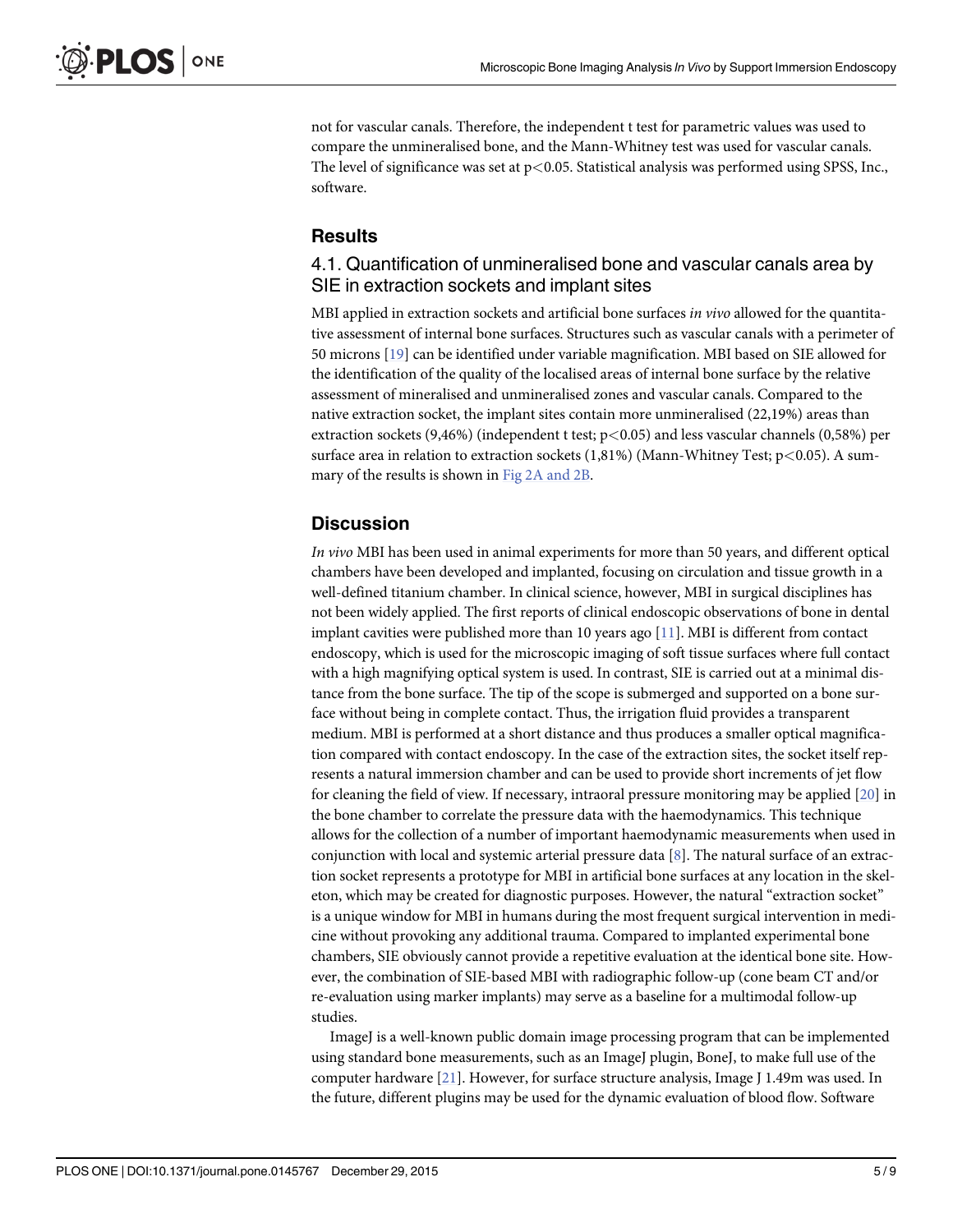<span id="page-5-0"></span>may be applied to more easily determine the area and number of vessels and non-mineralised spaces. Additional parameters may be measured using intravital staining [\[22\]](#page-7-0) or fluorescence techniques [\[23](#page-7-0)].

#### 5.1. Analysis of bone microstructure

The microstructure of the post-extraction cortical vascular area exhibited similar results as those presented by Kingsmill et al. (2007) [[24\]](#page-8-0), who identified cortical vascular canals with digital backscattered electron images. They found 3% of bone occupied by canals. Our measurement of the extraction sockets produced similar results. However, in the implant site sample, a smaller number of vascular channels was measured, which could be a consequence of artificial obstruction by drilling or anatomical factors. Dempster and Enlow (1959) [\[19\]](#page-7-0) reported an average canal diameter of 30–50 microns; these canals are clearly visible in SIE images. The examples show that the image resolution of SIE is well above the average diameter of cortical canals, and therefore, it appears to be an adequate method for the evaluation of bone circulation.

The microstructure of bone in dental sites is mainly observed in the context of implant site classification (de Oliveira et al. (2012) [[25](#page-8-0)] using the structural analysis of bone specimens (bone cores of implant cavities) obtained during the process of implantation. SIE allows the observation of bone surface and trabecular parameters directly at the surface of the cavity that later receives the implant; however, no images from inside the bone sample can be taken from the site. By instead measuring parameters at the adjacent surface within a biopsy bone volume, the measurement should more precisely describe the clinical situation before placing an implant because the biopsy volume does not represent the anatomical structure directly surrounding dental implants due to the tissue loss when using a trephine drill. Therefore, a systematic evaluation of dental implant sites by SIE-scanning and image analysis may be used in the future instead of evaluating of bone cores. The trabecular thickness (0,1 mm, [[25](#page-8-0)]) and the number of trabeculae  $[26]$  can easily be detected using SIE. In vivo observation allows a complementary in situ view of the bone structure previously evaluated with 3D radiography.

In the present paper, mineralised and non-mineralised areas were differentiated, leading to the conclusion that the post-extraction alveolar surface mainly consists of a cortical layer with sparse non-mineralised zones. However, the observed implant sites demonstrated a higher degree of non-mineralised areas. Future observations may be carried out to obtain an in vivo implantbone interface measurement before and after the placement of implants. BIC, which is obtained histologically or by using micro-CT or cone beam tomography, may be evaluated at the time of implant removal. Relative measurements of structures in a representative area are easily obtained using SIE, including the relative quantification of tissues, marrow spaces, trabeculae, vessels, and bone substitutes with reference to the area of interest. The limited depth of insight depends on the set of optical systems, surface distance and cavity diameter. Absolute measurements require a reference structure and a determination of the optical conditions. Calibration to determine the absolute values of tissue components is a study that should be carried out in the future.

#### 5.2. Clinical application

Engelke and Galle (2008) [\[27\]](#page-8-0) reported on 1568 SIE procedures in 595 patients to visualise routine implant cavities. Possible method-related complication, such as infection or intolerance of the method, were not observed, thereby providing evidence that SIE may be used routinely without major risk for the patients when using the window to the bone. Beltrán et al. (2012) [\[15](#page-7-0)] observed the type of bone density and its relation to vascular elements. This study provides an interesting method to assess newly formed bone in previously grafted bone areas, resting bone substitute particles and the number of nutritional vessels leading to the ability to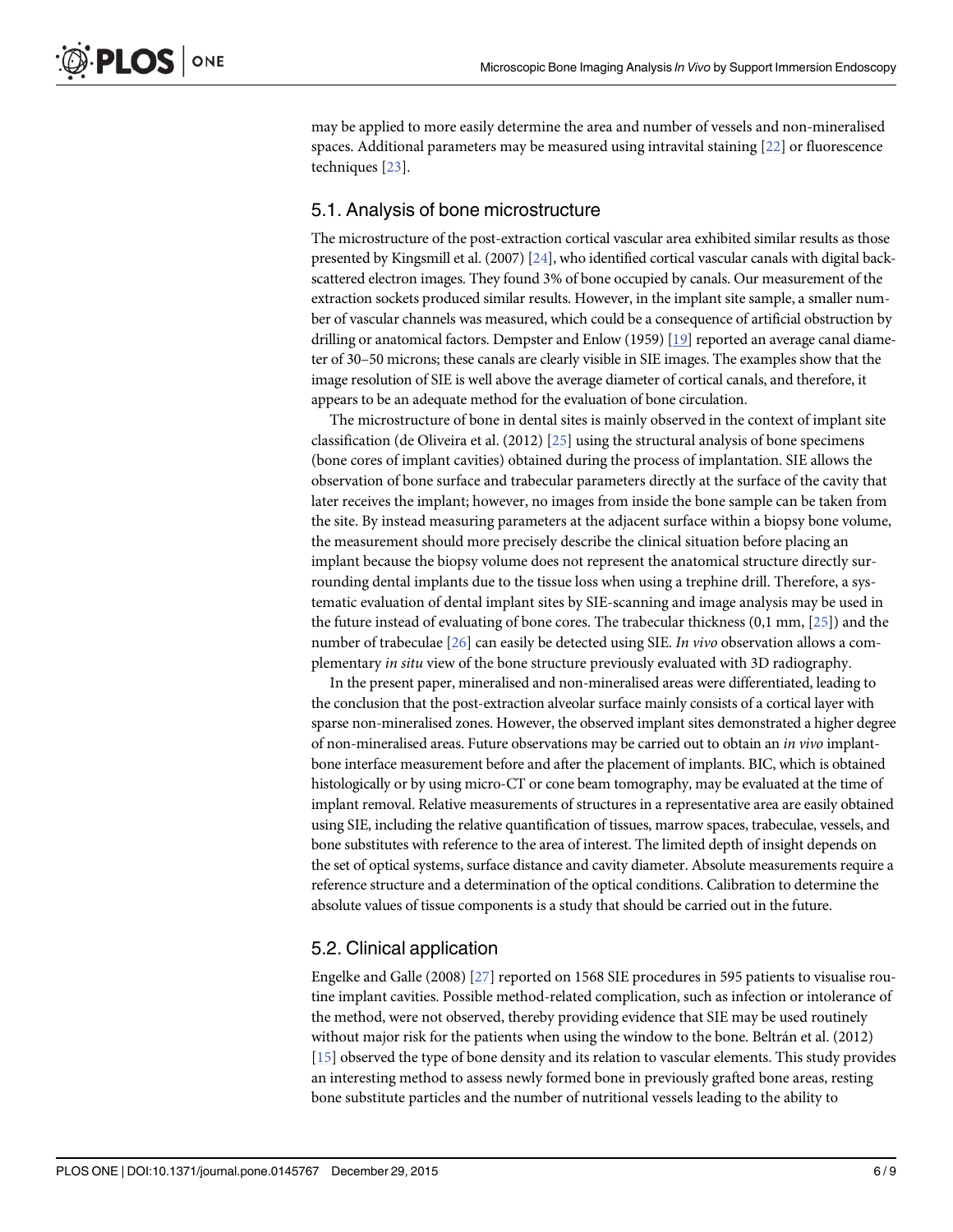<span id="page-6-0"></span>quantitatively describe bone surface structures. In contrast to the rigid endoscopes used by our workgroup, Nahieli et al. (2011) [[28\]](#page-8-0) described the use of semiflexible 0.9-mm diameter endoscopes in implantology. This strategy may be successful in cavities with diameters below 3 mm; however, an important shortcoming is the relatively low resolution of the fiberscope's images, which do not reach the resolution of rod lens optical systems.

Cone-Beam Computed Tomography (CBTC) has been commonly used to define the quality of alveolar bone  $[29-32]$  $[29-32]$  $[29-32]$  $[29-32]$  $[29-32]$ , but the method is based on a subjective visual evaluation and thus still has some shortcomings for precise diagnosis and treatment with dental implants [\[29\]](#page-8-0). Direct contact imaging using in vivo MBI offers a complementary approach to determine the surrounding structure immediately before selecting and placing an adequate dental implant. However, MBI requires high resolution optical systems in bone cavities of sufficient diameter; a 2,7 or 4,0 mm optic may be used with an independent irrigation system. HD digital imaging improves the resolution.

The detection of soft tissue following vital staining using methylene blue is being used in periapical surgery and in contact endoscopy to obtain diagnostic information [[22](#page-7-0)]. In the oral cavity, contact endoscopy allows for the histological evaluation of oral mucosa lesions [[33](#page-8-0)]. Routine surgery of tooth extraction and bone cavity preparation during endosseous implantology appears to be a widely and commonly used opportunity to provide a window to the human bone structure without major discomfort due to the access.

With the development of imaging, vital staining and advanced optical tools, the new approach may be appreciated in dental as well as in medical diagnostics.

In the near future, SIE-based MBI could contribute valuable diagnostic information in bisphosphonate-related osteonecrosis of the jaw (BRONJ), which is a severe pathological entity in oral surgery. Using SIE/MBI, margins of the osteonecrosis may be determined under fluorescence guidance, as shown macroscopically by Pautke et al. (2010) [\[23\]](#page-7-0). SIE/MBI could serve as a powerful tool with which to observe tetracycline fluorescence on a microscopic base without opening the bone surface and without broad detachment of soft tissue. The technique might improve the precision of determining necrotic bone areas. Osteonecrosis following irradiation might be identified in vivo in the same manner via vascularisation or fluorescence under minimally invasive conditions. Using vital staining and local microscopic observation, SIE/MBI may also be used to detect a variety of bone pathologies.

#### Conclusion

Using the post-extraction alveolus as a natural optical bone chamber, SIE/MBI allows for a morphometric *in vivo* evaluation at the microscopic level to observe and quantify the architecture and static and dynamic vascularisation of human internal osseous surfaces and opens a new diagnostic window for a large variety of evaluations.

#### Supporting Information

[S1 Movie](http://www.plosone.org/article/fetchSingleRepresentation.action?uri=info:doi/10.1371/journal.pone.0145767.s001). Identification of vascular canals. Vascular canals were selected through presence of bleeding.

(AVI)

#### Author Contributions

Conceived and designed the experiments: EW LM BV. Performed the experiments: EW LM BV. Analyzed the data: EW LM BV. Contributed reagents/materials/analysis tools: EW LM BV SW. Wrote the paper: EW LM BV.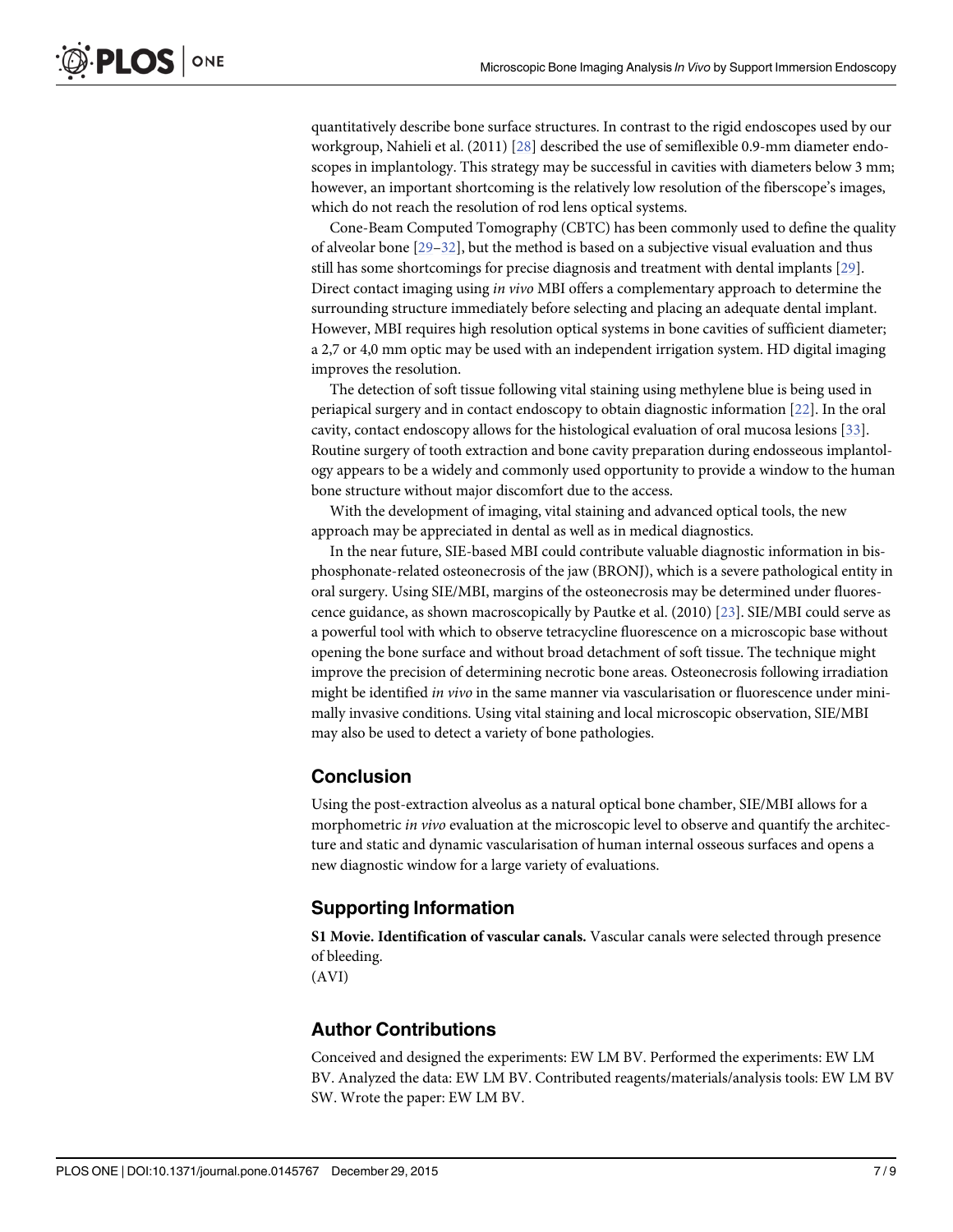#### <span id="page-7-0"></span>References

- [1.](#page-0-0) Branemark P. I., and Breine U. Formation of Bone Marrow in Isolated Segment of Rib Periosteum in Rabbit and Dog. Blut. 1964; 10:236–52. PMID: [14290059](http://www.ncbi.nlm.nih.gov/pubmed/14290059)
- [2.](#page-0-0) Branemark P. I. Vital microscopy of bone marrow in rabbit. Scand J Clin Lab Invest. 1959; 11;Supp 38:1–82. PMID: [13658913](http://www.ncbi.nlm.nih.gov/pubmed/13658913)
- [3.](#page-0-0) Winet H., Bao J. Y., and Moffat R. A control model for tibial cortex neovascularization in the bone chamber. J Bone Miner Res. 1990; 5:19–30. PMID: [1689926](http://www.ncbi.nlm.nih.gov/pubmed/1689926)
- [4.](#page-0-0) Hsieh A. S., Winet H., Bao J. Y., Glas H., and Plenk H. Evidence for reperfusion injury in cortical bone as a function of crush injury ischemia duration: a rabbit bone chamber study. Bone. 2001; 28:94–103. PMID: [11165948](http://www.ncbi.nlm.nih.gov/pubmed/11165948)
- [5.](#page-1-0) Desmons S. O., Salleron J., Delfosse C. J., Falgayrac G., Penel G., and Mordon S. R. Laser preconditioning on cranial bone site: analysis of morphological vascular parameters. Lasers Surg Med. 2010; 42:631–7. doi: [10.1002/lsm.20971](http://dx.doi.org/10.1002/lsm.20971) PMID: [20976803](http://www.ncbi.nlm.nih.gov/pubmed/20976803)
- [6.](#page-1-0) Brown E., Munn L. L., Fukumura D., and Jain R. K. In vivo imaging of tumors. Cold Spring Harb Protoc. 2010; pdb prot 5452.
- [7.](#page-1-0) Villa M. M., Wang L., Huang J., Rowe D. W., and Wei M. Visualizing osteogenesis in vivo within a cellscaffold construct for bone tissue engineering using two-photon microscopy. Tissue Eng Part C Methods. 2013; 19:839–49. doi: [10.1089/ten.TEC.2012.0490](http://dx.doi.org/10.1089/ten.TEC.2012.0490) PMID: [23641794](http://www.ncbi.nlm.nih.gov/pubmed/23641794)
- [8.](#page-1-0) Nyarady J., Farkas G., Cseh G., Szabo T., Kaviczki S., Nyarady Z., et al. Osteoscopy for assessment of blood supply to the femoral head: a preliminary study. J Orthop Trauma. 2012; 26:200–5. doi: [10.](http://dx.doi.org/10.1097/BOT.0b013e31822c8376) [1097/BOT.0b013e31822c8376](http://dx.doi.org/10.1097/BOT.0b013e31822c8376) PMID: [22011637](http://www.ncbi.nlm.nih.gov/pubmed/22011637)
- [9.](#page-1-0) Miyamoto W., Takao M., Yasui Y., Miki S., and Matsushita T. Endoscopic Surgery for Symptomatic Unicameral Bone Cyst of the Proximal Femur. Arthrosc Tech 2. 2013; 467–71.
- [10.](#page-1-0) Taleb C., Gouzou S., Mantovani G., and Liverneaux P. Treatment of benign bone tumours of the hand using osteoscopy. Chir Main. 2010; 29:78–81. doi: [10.1016/j.main.2009.12.001](http://dx.doi.org/10.1016/j.main.2009.12.001) PMID: [20153235](http://www.ncbi.nlm.nih.gov/pubmed/20153235)
- [11.](#page-1-0) Engelke W. G. In situ examination of implant sites with support immersion endoscopy. Int J Oral Maxillofac Implants. 2002; 17:703–6. PMID: [12381071](http://www.ncbi.nlm.nih.gov/pubmed/12381071)
- 12. Nkenke E., Benz M., Maier T., Wiltfang J., Holbach L. M., Kramer M., et al. Relative en- and exophthalmometry in zygomatic fractures comparing optical non-contact, non-ionizing 3D imaging to the Hertel instrument and computed tomography. J Craniomaxillofac Surg. 2003; 31:362–8. PMID: [14637065](http://www.ncbi.nlm.nih.gov/pubmed/14637065)
- 13. Engelke W., and Capobianco M. Flapless sinus floor augmentation using endoscopy combined with CT scan-designed surgical templates: method and report of 6 consecutive cases. Int J Oral Maxillofac Implants. 2005; 20:891–7. PMID: [16392346](http://www.ncbi.nlm.nih.gov/pubmed/16392346)
- 14. Juodzbalys G., Bojarskas S., Kubilius R., and Wang H. L. Using the support immersion endoscope for socket assessment. J Periodontol. 2008; 79:64–71. doi: [10.1902/jop.2008.070253](http://dx.doi.org/10.1902/jop.2008.070253) PMID: [18166094](http://www.ncbi.nlm.nih.gov/pubmed/18166094)
- [15.](#page-1-0) Beltrán V., Fuentes R., and Engelke W. Endoscopic visualization of anatomic structures as a support tool in oral surgery and implantology. J Oral Maxillofac Surg. 2012; 70:6.
- [16.](#page-1-0) Engelke W., Beltrán V., Cantin M., Choi E. J., Navarro P., and Fuentes R. Removal of impacted mandibular third molars using an inward fragmentation technique (IFT)—Method and first results. J Cranio-maxillofac Surg. 2014; 42:213-9. doi: [10.1016/j.jcms.2013.05.003](http://dx.doi.org/10.1016/j.jcms.2013.05.003) PMID: [23850159](http://www.ncbi.nlm.nih.gov/pubmed/23850159)
- [17.](#page-2-0) Shapiro S. S., and Wilk M. B. An analysis of variance test for normality (complete samples). Biometrika. 1965; 52:591–611.
- [18.](#page-2-0) Razali N., and Wah Y. B. Power comparisons of Shapiro–Wilk, Kolmogorov–Smirnov, Lilliefors and Anderson–Darling tests" (PDF). Journal of Statistical Modeling and Analytics. 2011; 2:21–33.
- [19.](#page-4-0) Dempster W. T., and Enlow D. H. Patterns of vascular channels in the cortex of the human mandible. Anat Rec. 1959; 13; 5:189–205.
- [20.](#page-4-0) Engelke W., Jung K., and Knosel M. Intra-oral compartment pressures: a biofunctional model and experimental measurements under different conditions of posture. Clin Oral Investig. 2010; 15:165– 76. doi: [10.1007/s00784-009-0367-0](http://dx.doi.org/10.1007/s00784-009-0367-0) PMID: [20127264](http://www.ncbi.nlm.nih.gov/pubmed/20127264)
- [21.](#page-4-0) Doube M., Klosowski M. M., Arganda-Carreras I., Cordelieres F. P., Dougherty R. P., Jackson J. S., et al. BoneJ: Free and extensible bone image analysis in ImageJ. Bone. 2010; 47:1076–9. doi: [10.](http://dx.doi.org/10.1016/j.bone.2010.08.023) [1016/j.bone.2010.08.023](http://dx.doi.org/10.1016/j.bone.2010.08.023) PMID: [20817052](http://www.ncbi.nlm.nih.gov/pubmed/20817052)
- [22.](#page-5-0) von Arx T., Montagne D., Zwinggi C., and Lussi A. Diagnostic accuracy of endoscopy in periradicular surgery—a comparison with scanning electron microscopy. Int Endod J. 2003; 36:691–9. PMID: [14511227](http://www.ncbi.nlm.nih.gov/pubmed/14511227)
- [23.](#page-5-0) Pautke C., Vogt S., Kreutzer K., Haczek C., Wexel G., Kolk A., et al. Characterization of eight different tetracyclines: advances in fluorescence bone labeling. J Anat. 2010; 217:76–82. doi: [10.1111/j.1469-](http://dx.doi.org/10.1111/j.1469-7580.2010.01237.x) [7580.2010.01237.x](http://dx.doi.org/10.1111/j.1469-7580.2010.01237.x) PMID: [20456523](http://www.ncbi.nlm.nih.gov/pubmed/20456523)